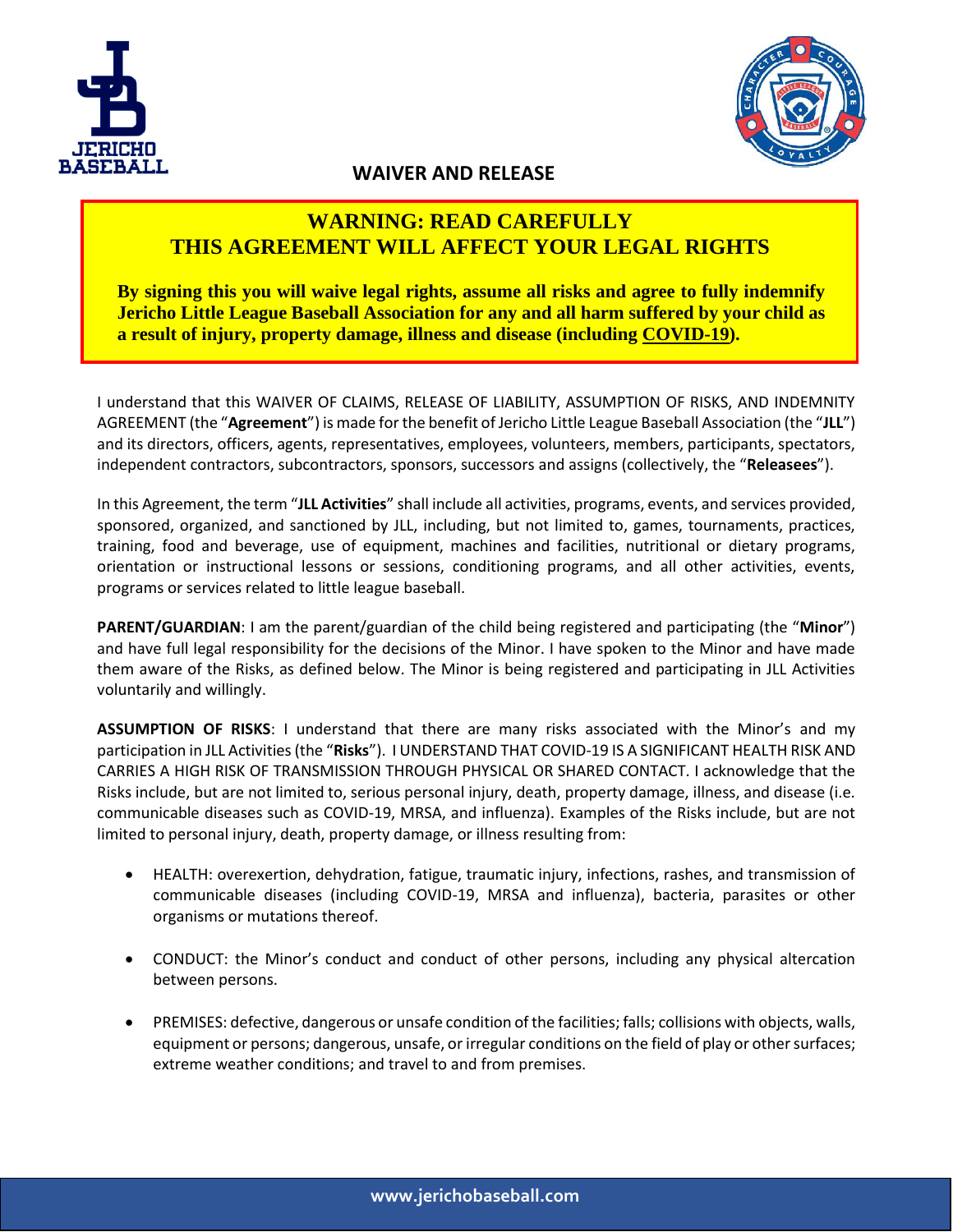• EQUIPMENT: mechanical failure of the equipment; negligent design or manufacture of the equipment; the provision of or the failure by the Releasees to provide any warnings, directions, instructions or guidance as to the use of the equipment; failure to use or operate the equipment within the Minor's ability.

## **RELEASE OF LIABILITY, WAIVER OF CLAIMS**

**I, on my own behalf and on behalf of my Minor, legal representatives, guests, and invitees (collectively, the "Releasors") freely accept and fully assume all responsibilities for any and all Risks.** 

## **I, on my own behalf and on behalf of the Releasors, acknowledge and agree to:**

- waive any and all claims that I have or may have in the future against the Releasees;
- release, waive and discharge the Releasees, from all liability for any and all present and future loss or damages and from all actions, causes of actions, claims demands and liabilities of every nature or kind whether arising at common law or in equity, by contract, by tort or under any statute or otherwise in any way related to or connected with any personal injury or injuries which a Releasor may suffer as a result of his or her participation in any JLL Activities;
- release, waive and discharge the Releasees from any and all liability for all loss, damage, expense injury, death, property damage, illness or disease that I, and all Releasors, may suffer as a result of the Minor's participation in JLL Activities due to any cause whatsoever, whether arising from the NEGLIGENCE of the Releasees, BREACH OF ANY STATUTORY OR OTHER DUTY (including but not limited to the *Occupiers Liability Act*, R.S.B.C. 1996, c. 303), BREACH OF CONTRACT, MISTAKE or ERROR OF JUDGMENT of the Releasees, or otherwise;
- release, waive and discharge the Releasees from all liability for all personal injury, death, property damage, illness, or other loss resulting from an infection, disease, virus, bacterium or other microorganisms (whether asymptomatic or not);
- release, waive and discharge the Releasees from all liability for all personal injury, death, property damage, illness, or other loss resulting from public health emergencies, pandemics (such as COVID-19), or epidemics, as declared as such by the World Health Organization or any governmental authority;
- accepts and assumes any and all risks resulting from attendance and participation by a Releasor in JLL Activities and any injuries which occur from such activities or presence at facilities which such activities take place; and
- TO BE LIABLE FOR AND TO HOLD HARMLESS AND INDEMNIFY the Releasees from all actions, proceedings, claims, damages, costs, demands including court costs and costs on a solicitor and client basis, and liabilities whatsoever nature or kind arising out of any way connected with the Minor's or their guests' participation in JLL Activities.